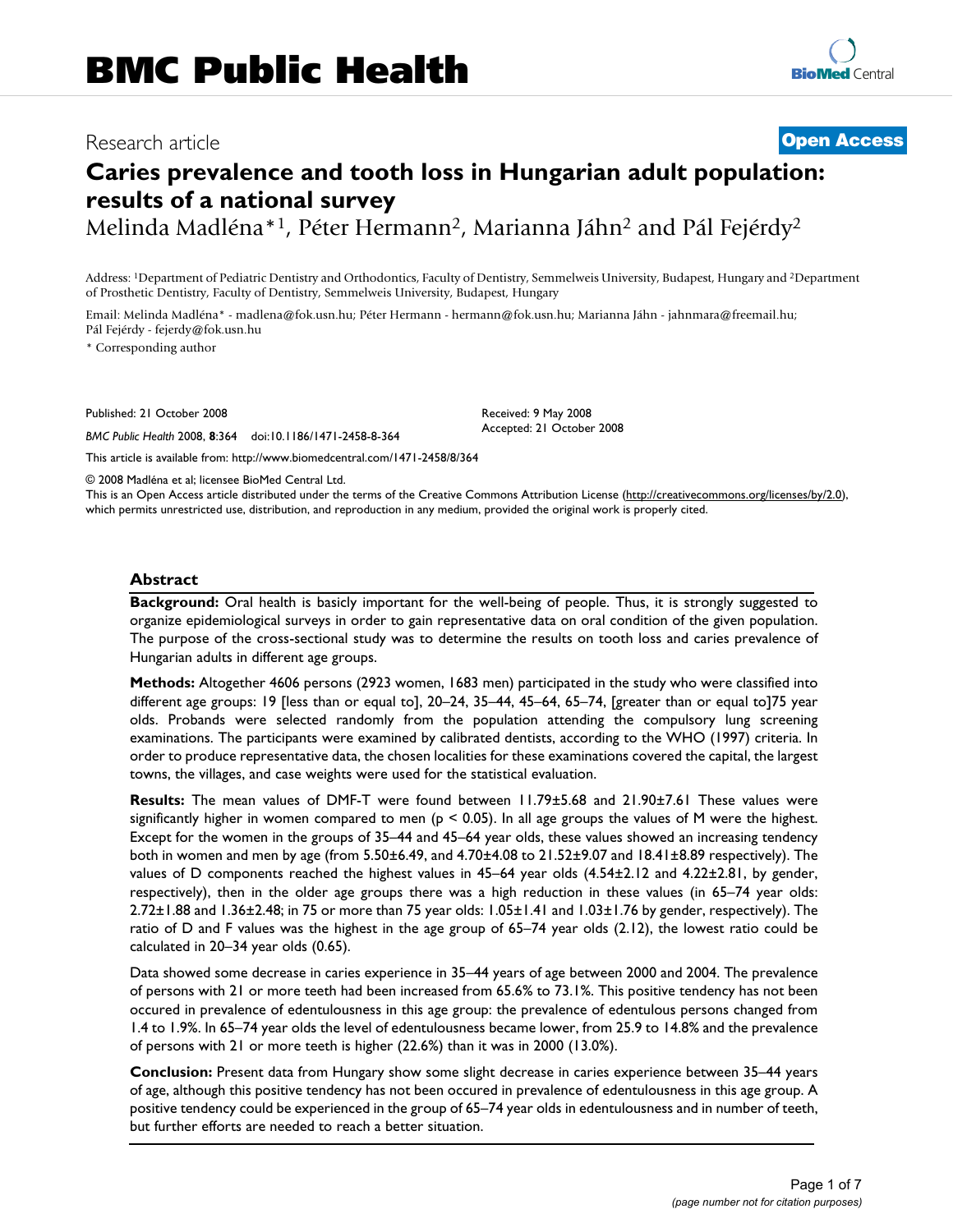## **Background**

Oral health means not only healthy teeth but it is an integrated part of general health, and basicly important for the well-being of people. Thus, it is strongly suggested to organize epidemiological surveys in order to gain representative data on oral health of the given population. The data gained by different epidemiological examinations should be compared with each other internationally, and also with the previous national records to monitor the changes in dental condition.

In Hungary dental epidemiological examinations of adult population organized by WHO were carried out first in 1985, then it was followed in 1991 [1]. The latest survey was performed in 2000, in two Hungarian age groups [2].

The aims of this study were to gain exact, comparable data on dental situation and of the Hungarian adult population, to evaluate the loss of teeth and caries experience performed during a certain period of time, between 2000 and 2004, in different age groups from  $19 \leq$  to  $75 \leq$  year olds.

#### **Methods**

The epidemiological study was organized between 1st of November 2003 and 30th of April 2004, by the Department of Prosthetic Dentistry, Semmelweis University. The consent of the appropriate ethical committee (TUKEB, Semmelweis University, Budapest) was obtained prior to the start of the study. Subjects were volunteers, who had given informed, written consent.

The examinations were carried out by seven calibrated dentists. Depending on the size of the examined population samples, the number of examiners ranged between three and five. The intra- and inter- examiner calibrations were performed according to WHO standards at the begining of the study [3]. All examiners were trained by an experienced person. It was followed by practical training when adults with different ages were examined by each of the examiners. The diagnosis found by the calibrated dentists was compared to those recorded by the reference examiner. The calculation of interexaminer agreement yielded a mean kappa value of 0.85.

Altogether 4606 persons (2923 women, 1683 men) were examined (Table 1). The age of the examined subjects was between 17 and 102 years. Probands were selected randomly from the population attending compulsory lung screening examinations in different sites of the country. After a written consent there were no inclusion or exclusion criteria. There were only some people (19 persons) who didn't want to participate, because they had no enough time. After the examinations there was no any drop out. In order to produce really representative data at

|  |  | Table 1: Persons participating in the national survey |
|--|--|-------------------------------------------------------|
|--|--|-------------------------------------------------------|

| Age groups (years) | Gender         |      | <b>Total population</b> |
|--------------------|----------------|------|-------------------------|
|                    | Male<br>Female |      |                         |
| 19<                | 75             | 38   | I I 3                   |
| $20 - 34$          | 418            | 548  | 966                     |
| $35 - 44$          | 259            | 473  | 732                     |
| $45 - 64$          | 647            | 1298 | 1945                    |
| $65 - 74$          | 196            | 416  | 612                     |
| $\leq 75$          | 88             | 150  | 238                     |
| All                | 1683           | 2923 | 4606                    |

national level, case weight was used when calculating proportions, averages and other statistics [4]. By the use of weights the whole sample became representative for the country by sex and age.

The clinical examinations were performed in the place of compulsory lung screening examinations (free rooms of the local government) with plane dental mirror and probe using arteficial light according to the standard methods and criteria of the World Health Organization [3]. Diagnostical criteria and codes for recording the dental condition were as follows:

A crown was recorded as sound if it shows no evidence of treated or untreated clinical caries.

Decayed crown: caries was recorded when a lesion can be seen and feel with the probe in a pit and fissure or on a smooth surface.

Filled crown with decay: when the crown has one or more permanent restorations and one or more areas that are decayed.

Filled crown with no decay: when one or more permanent restorations are present and there is no caries anywhere on the crown. A tooth that has been crowned because of previous decay is recorded in this category.

Missing tooth as a result of caries: it is used for the teeth that have been extracted because of caries and is recorded under coronal status.

Permanent tooth missing for any reason: it is used for permanent teeth judged to be absent congenitally or extracted for orthodontic reason or periodontal disease,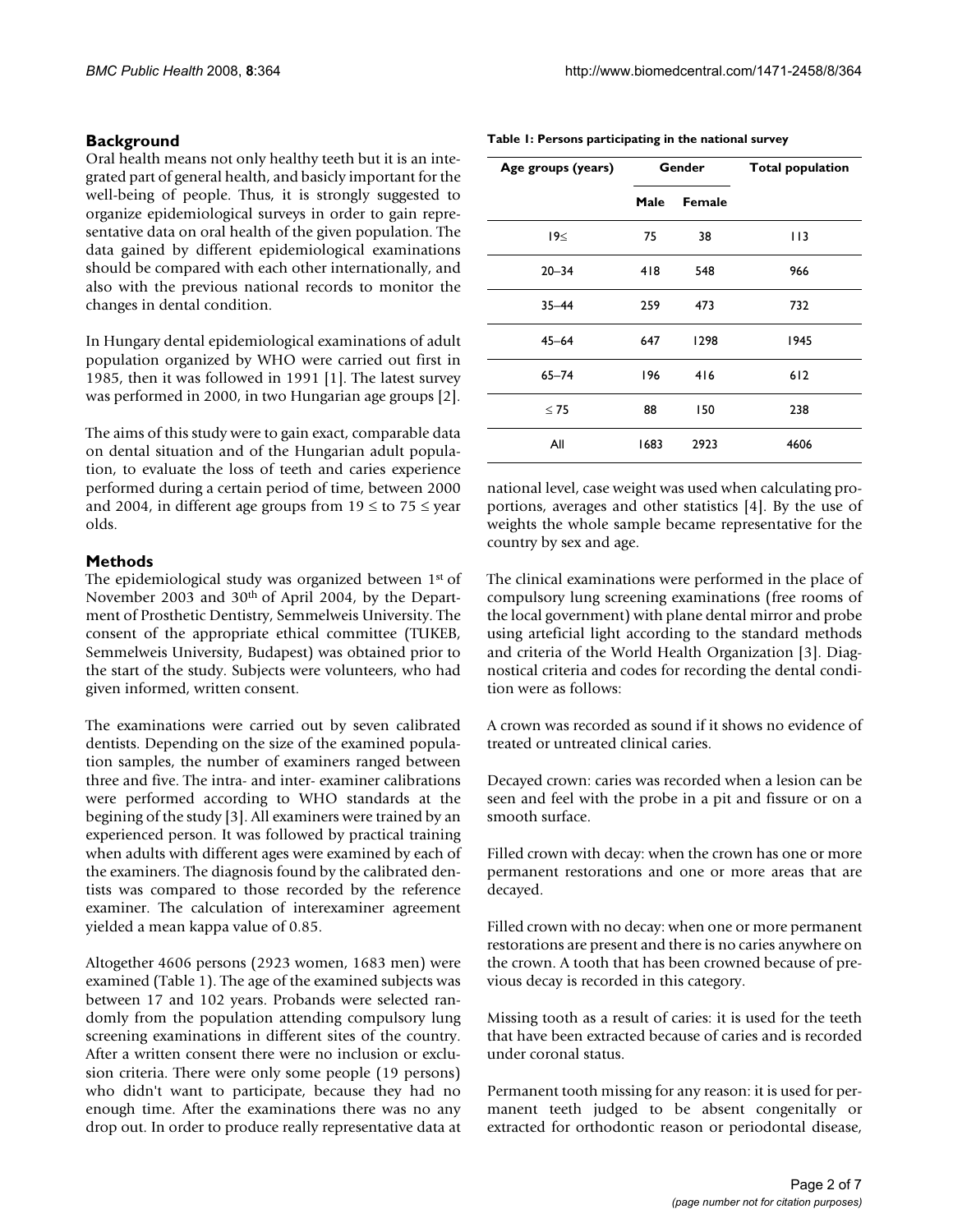trauma etc. Teeth scored as missing for any reason are excluded from all calculations concerning dental caries.

Unerupted crown: it is used only for a tooth space with an unerupted permanent teeth but without primary tooth. Teeth scored as unerupted are excluded from all calculations concerning dental caries.

Radiographs were not taken. The data were coded by the calibrated dentists on a special computerized survey sheets by the computer in place.

Caries prevalence was evaluated later based on DMF-T mean values by gender and different age groups, which were as follows: ≤19, 20–24, 35–44, 45–64, 65–74, 75≤ year olds. Simultaneously, examinations were carried out assessing other conditions (periodontal diseases, oral hygienic habits, dental surgeon attendance etc.), reported elsewhere.

Statistical analysis was performed applying descriptive statistics and the independent sample T test, using Statistical Package for Social Sciences (SPSS) for Windows, 13.0 program package.

#### **Results**

Table 2 shows the distribution of the number of teeth present in different age groups of adults in Hungary. Compared the age group of 35–44 year olds to 65–74 years old group, the degree of edentulousness showed a remarkable increasing tendency with age in last two categories (Table 2).

Table 3 shows the trends in distribution of number of teeth present in age groups of 35–44 and 65–74 year olds comparing to the previous published data (Czukor, 1994; Szőke and Petersen, 2004 – data from 2000!) [1,2]. (Table 3). In the groups of 35–44 year olds, the percentage of edentulous persons showed continuous increasing tendency, while there was a remarkable decrease in edentulousness in 65–74 year olds between 1991 and 2004. Comparing the previous data, originated from 2000, to present data, there are more people having 21 or more present teeth in the age group of 65–74 year olds in 2004.

In the examined population the caries prevalence was significantly higher in women compared to men in all age groups (p < 0.05) (Table 4). In all age groups the values of *M* were the highest. Except for the women in the groups of 35–44 and 45–64 year olds, these values showed an increasing tendency both in women and men by age (from  $5.50 \pm 6.49$ , and  $4.70 \pm 4.08$  to  $21.52 \pm 9.07$  and 18.41 ± 8.89 respectively). The values of *D* components reached the highest values in 45–64 year olds  $(4.54 \pm 2.12)$ and  $4.22 \pm 2.81$  by gender, respectively), then in the older age groups there is a high reduction in these values (in 65– 74 year olds: 2.72 ± 1.88 and 1.36 ± 2.48; in 75 or more than 75 year olds:  $1.05 \pm 1.41$  and  $1.03 \pm 1.76$  by gender, respectively). The ratio of D and F values was the highest in the age group of 65–74 year olds (2.12), the lowest ratio can be calculated in 20–34 year olds (0.65).

#### **Discussion**

The level of edentulism is a good indicator of populations' oral health. The main causes may be not only a carious process, but any other reasons, mainly periodontal diseases. According to cariological data, including edentulism, the most important comparable age groups are represented by the groups of 35–44 and 65–74 year olds. However there are only few data on the prevalence of edentulousness resulted from caries of younger age group in different countries. At national level analysing and comparing the data of the present study it can be seen an unfavourable situation in Hungary: the percentage of edentulous persons has been increased continuously in the group of 35–44 year olds (Table 3). Data from France in 1997 shows extremely better results than those of Hungarian data in this age group: none of the examined persons was edentulous and 97% of the sample had more than 20 natural teeth present, but there is no any information about the changes [5].

**Table 2: Distribution of number of teeth present in different age groups of adults in Hungary (% of persons)**

| Number of teeth    | Age groups (years) |           |           |           |       |       |
|--------------------|--------------------|-----------|-----------|-----------|-------|-------|
|                    | $\leq$ 19          | $20 - 34$ | $35 - 44$ | $45 - 64$ | 65-74 | 75≤   |
| 21 or more teeth   | 95.0%              | 86.3%     | 73.1%     | 43.9%     | 22.6% | 9.7%  |
| Less than 21 teeth | 0.6%               | 7.9%      | 18.1%     | 23.8%     | 17.9% | 13.7% |
| Less than 15       | 4.4%               | 5.2%      | 6.9%      | 26.1%     | 39.7% | 37.9% |
| Edentulous         | 0.0%               | 0.6%      | l.9%      | 6.2%      | 19.8% | 38.7% |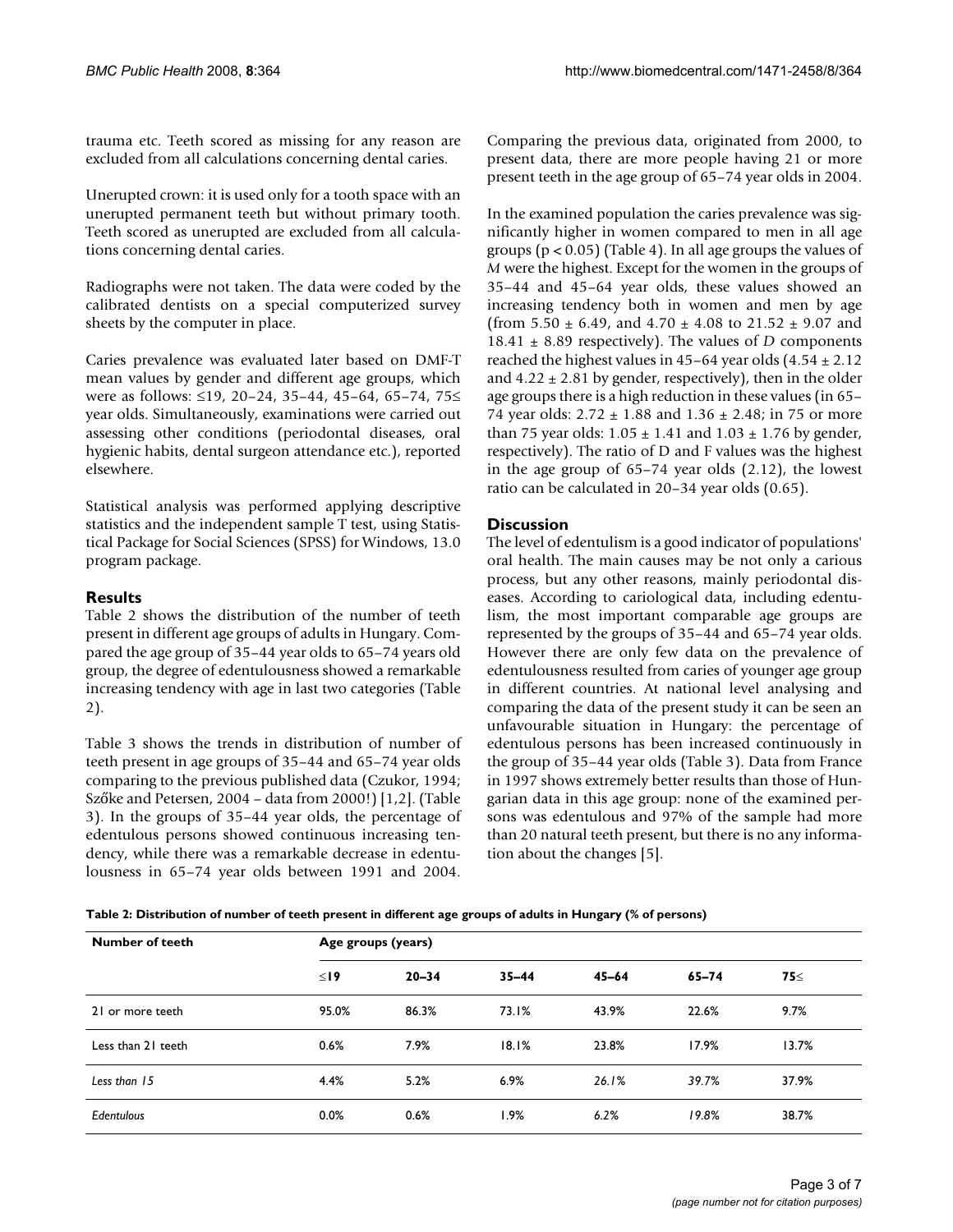| Table 3: Trends in distribution of number of teeth present in age groups of 35–44 and 65–74 year olds (% of persons) |  |
|----------------------------------------------------------------------------------------------------------------------|--|
|----------------------------------------------------------------------------------------------------------------------|--|

| Number of<br>teeth    | Year of examinations |                        |                    |                    |                    |                    |                    |                    |
|-----------------------|----------------------|------------------------|--------------------|--------------------|--------------------|--------------------|--------------------|--------------------|
|                       | 1985*                |                        | $1991**$           |                    | 2000***            |                    | 2004               |                    |
|                       | 35-44 year<br>olds   | 65-74 year<br>olds     | 35-44 year<br>olds | 65–74 year<br>olds | 35-44 year<br>olds | 65-74 year<br>olds | 35-44 year<br>olds | 65-74 year<br>olds |
| 21 or more<br>teeth   | 70.3                 | No data                | No data            | No data            | 65.6               | 13.0               | 73.1               | 22.6               |
| Less than 21<br>teeth | 15.3                 | No data                | No data            | No data            | 22.6               | 17.3               | 8.1                | 17.9               |
| Less than 15          | 13.8                 | No data                | No data            | No data            | 10.3               | 43.8               | 6.9                | 39.7               |
| Edentulous            | 0.3                  | No data<br>(1986:18.0) | 1.2                | 53.3               | $\mathsf{I}$ .4    | 25.9               | 1.9                | 19.8               |

\* Czukor (1994) [1]

\*\* Czukor (1994) [1]

\*\*\*Szőke and Petersen (2004) [2]

In 65–74 year olds the percentage of edentulousness shows decreasing tendency according to the data from 1991 (53.3%) and 2000 (25.9%), in 2004 it is 19.8% in Hungary. In groups of elderly the ratio of edentulousness become lower and the number of persons with 21 or more teeth become higher. It can demonstrate those generally published fact that the total number of elderly people with natural teeth has been increased in many countries and this increase is likely to accelerate over this decade [6].

Among Spanish adults aged 65 and over 34% of persons are edentulous, which is a higher ratio, than those of present Hungarian examination's results [7]. That means a relative "good position" for Hungary, by the latest data. By the study of Hugoson et al. in Jönkoping, Sweden, the number of edentulous individuals in thee age groups of 40–70 years was reduced from 16 percent in 1973 to 8 percent in 1993 and to 1 percent in 2003. The mean number of teeth increased in this population [8]. By the data published in 1998 the proportion of 65–74 years old European adults, who are edentulous, varies from 12.8% to 69.6% between 1986–96. [9]. According to the published data after 2000, the percentage of edentulous persons of European elderly are reported from 15% to 46% [10]. Considering its unfavourable economical circustances, it is very interesting that the elderly Lithuanians were found to have lower levels of edentulousness (ranged 11–15%) than elderly people in most of European countries [11].

During the latest years, a considerable caries decline has been observed not only in children, adolescents and young adults, but in the adult population also, mainly in

the Western European countries [12-14]. Unfortunately there are only few comparable data showing the trends of changes in DMF-T levels of adults in different countries because of the different methods, age groups, etc, although without proper data on the prevalence and distribution of dental caries, there is little point in setting out goals or strategies either at international or national level.

Between 1985 and 1991 in the group of 35–44 year olds Hungary shows a decreasing tendency in the prevalence of caries, then it was followed by an increase (between 1991 and 2000) (Figure 1). During the 30 year period (1973– 2003), the number of carious lesions and restorations decreased in general in Jönkoping, Sweden [8]. In Slovenia, data show substantial and continued decline of caries prevalence in the adult population [15]. A decreasing tendency has been found in DMFT values in Malta between 1985 and 1990, from 12.7 to 10.0 and Slovenia between 1987 and 1998, from 20.5 to 14.7 in 35–44 year olds [10]. Eriksen (1995) published the average of DMF-T experience in 35 years old adults from Norway, where the DMF-T reduction was 28%, between 1973 and 1993 [16]. In the age group of 35–44 year olds, by the data of european surveys from 1988 the values of DMFT are 19.0, 16.7 and 17.4 (England and Wales, Germany and Netherlands) [17]. In Germany the mean DMF-T values are found to be 16.1 in the 35–44 year olds by Schiffner and Reich (1999) [18]. From the eastern countries data show relative high differences in DMFT values which are between 12 to 19.5 in 35–44 year olds [19,20]. From the components the values of M are the highest, as it can be seen in the present study also (Table 4). In Hungary, comparing the latest data to those of previous WHO examination's results, the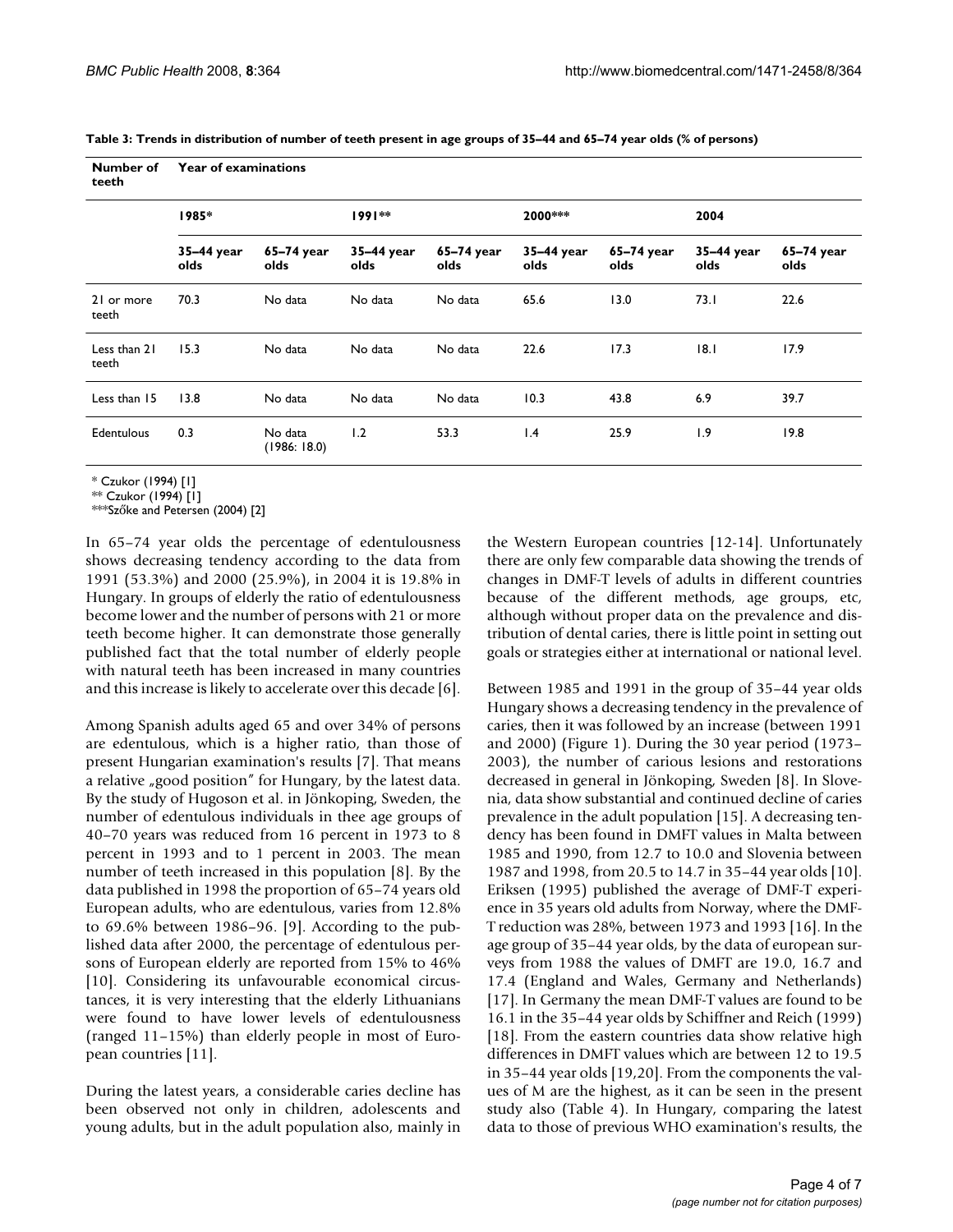| Age groups (years) | <b>Participants/Gender</b> | DMFT*            | D               | M                | F               |
|--------------------|----------------------------|------------------|-----------------|------------------|-----------------|
| 19≤                | Male                       | $11.24 \pm 4.85$ | $4.20 \pm 3.39$ | $4.70 \pm 4.08$  | $2.10 \pm 2.08$ |
|                    | Female                     | $12.34 \pm 7.14$ | $2.81 \pm 2.93$ | $5.50 \pm 6.49$  | $4.27 \pm 3.55$ |
|                    | All                        | $11.79 \pm 5.68$ | $3.50 \pm 3.21$ | $5.10 \pm 5.05$  | $3.19 \pm 3.06$ |
| $20 - 34$          | Male                       | $12.28 \pm 6.19$ | $2.90 \pm 3.21$ | $5.73 \pm 6.07$  | $3.65 \pm 3.96$ |
|                    | Female                     | $13.25 \pm 5.65$ | $2.48 \pm 3.11$ | $6.09 \pm 5.78$  | $4.68 \pm 4.09$ |
|                    | All                        | $12.76 \pm 5.45$ | $2.69 \pm 2.36$ | $5.91 \pm 4.93$  | $4.16 \pm 4.20$ |
| $35 - 44$          | Male                       | $14.73 \pm 5.88$ | $4.12 \pm 3.18$ | $8.51 \pm 6.16$  | $2.10 \pm 4.00$ |
|                    | Female                     | $16.07 \pm 5.16$ | $4.48 \pm 2.52$ | $9.29 \pm 6.02$  | $2.30 \pm 4.47$ |
|                    | All                        | $15.40 \pm 5.13$ | $4.30 \pm 1.91$ | $8.90 \pm 4.66$  | $2.20 \pm 4.32$ |
| $45 - 64$          | Male                       | $14.07 \pm 7.56$ | $4.22 \pm 2.81$ | $9.05 \pm 8.54$  | $0.80 \pm 3.16$ |
|                    | Female                     | $17.03 \pm 6.87$ | $4.54 \pm 2.12$ | $9.09 \pm 8.52$  | $3.40 \pm 3.50$ |
|                    | All                        | $15.55 \pm 7.00$ | $4.38 \pm 1.51$ | $9.07 \pm 7.24$  | $2.10 \pm 3.37$ |
| $65 - 74$          | Male                       | $18.99 \pm 8.45$ | $1.36 \pm 2.48$ | $16.59 \pm 9.52$ | $1.04 \pm 2.07$ |
|                    | Female                     | $24.81 \pm 8.50$ | $2.72 \pm 1.88$ | $21.21 \pm 9.70$ | $0.88 \pm 1.94$ |
|                    | All                        | $21.90 \pm 9.00$ | $2.04 \pm 1.45$ | $18.90 \pm 9.29$ | $0.96 \pm 2.14$ |
| 75<                | Male                       | $21.35 \pm 7.09$ | $1.03 \pm 1.76$ | $18.41 \pm 8.89$ | $0.91 \pm 1.79$ |
|                    | Female                     | $22.44 \pm 7.86$ | $1.05 \pm 1.41$ | $21.52 \pm 9.07$ | $0.87 \pm 1.58$ |
|                    | All                        | $21.90 \pm 7.61$ | $1.04 \pm 1.53$ | $19.97 \pm 9.02$ | $0.89 \pm 1.65$ |

| Table 4: Caries prevalence and its components in the Hungarian adult population (mean ± S.D.) |  |  |  |  |  |  |  |  |  |  |  |
|-----------------------------------------------------------------------------------------------|--|--|--|--|--|--|--|--|--|--|--|
|-----------------------------------------------------------------------------------------------|--|--|--|--|--|--|--|--|--|--|--|

\*p < 0.05 (between genders)

number of filled teeth had been increased, while the number of decayed teeth had been decreased between 1985 and 2004 (Figures 1). The values of missing teeth changed down between 1985 and 1991 and had been increased by 2000. The cariological data of adult population didn't show important changes after 2000, the values of M component showed a slight decreasing tendency.

Between 2000 and 2004 in groups of more than 65 year olds, data showed beneficial changes in Hungary. Present Hungarian data can represent further decrease, mainly in values of M component: from 21.32 to 19.97. The trends towards preserving more natural teeth with increasing age, was found in the study of Kovac-Kavcic and Skaleric (2001), matches the trends observed in 30-to 50-year-old Dutch people, in a 40 to 80-year-old population in Sweden [21-23]. Based on the review of Bourgeois et al (1998) the DMF-T index ranged from 22.2 to 30.2 among noninstitutional European adults aged 65–74 years for the period 1986–1996 [9]. In Germany the mean DMF-T values were found to be 23.6 in the 65–74 year-old group by Schiffner and Reich (1999) [18]. There are no further information on changes these data.

The observed differences in caries prevalence of the adult population suggest that it may be possible to develop and implement oral health policies taking into account geographical and socioeconomical differences in populations. According to the results of a dental questionnaire, people cleaned their teeth mostly twice a day using mainly toothbrush and dentifrice, only 12% of them used mouthwash, 11% toothpick and 7% dental floss in Hun-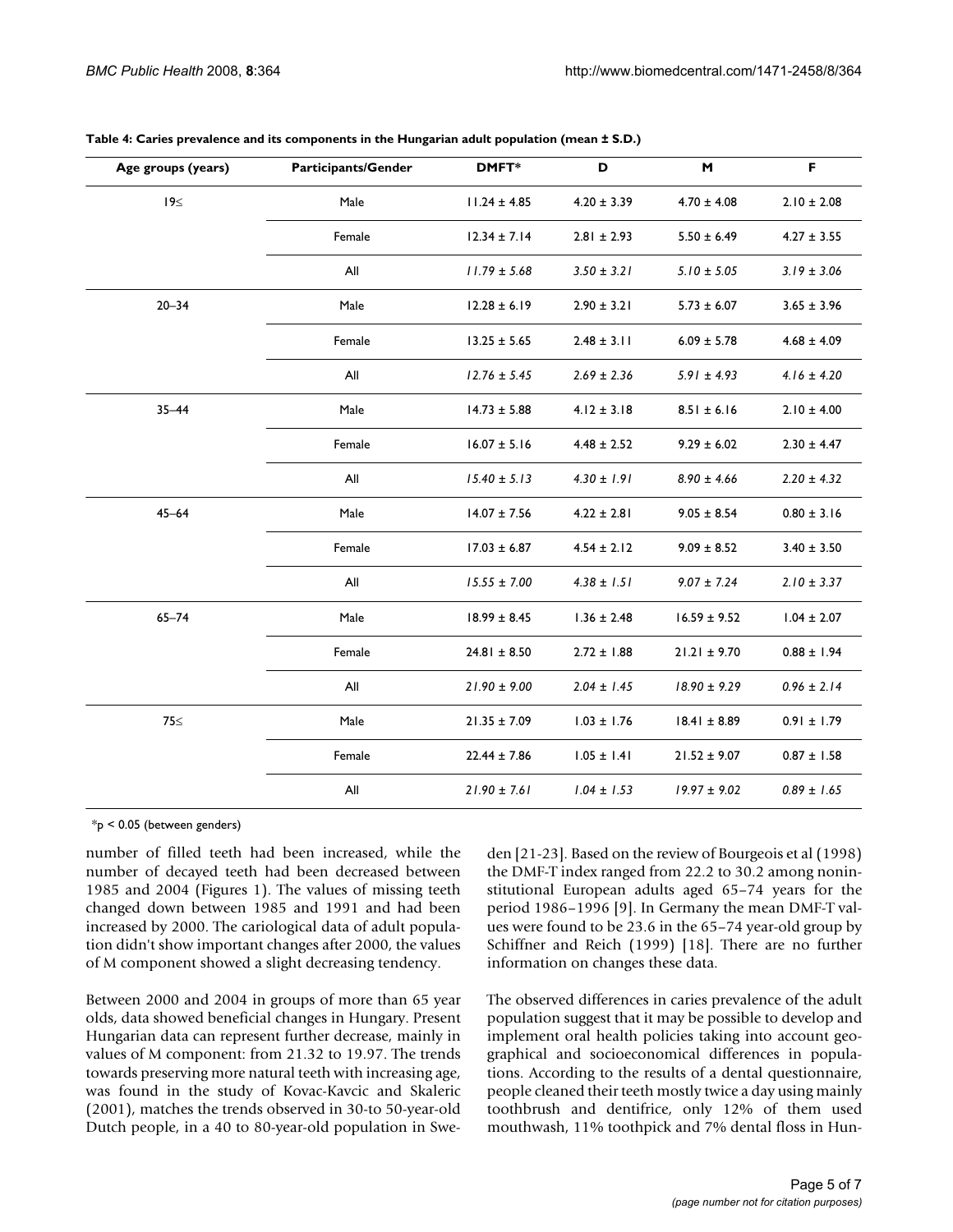

Trends in caries prevalence in age groups **Figure 1** of 35–44 year olds between 1985–2004 in Hungary **Trends in caries prevalence in age groups of 35–44 year olds between 1985–2004 in Hungary.**

gary. The majority of the asked population 68% visited dental service on an irregular base (only in case of acute complaints) [24]. Comparing the data to those of other similar studies' data from UK, Netherlands and Sweden, the results show a much more higher level of dental health education of the populations in these countries (eg. 60–95% of adults visit the dentists regularly) [13,23,25].

## **Conclusion**

Present data from Hungary show some decrease in caries experience in 35–44 years of age between 2000 and 2004: the prevalence of persons with 21 or more teeth increased from 65.6% to 73.1%. This positive tendency has not been occured in prevalence of edentulousness in this age group: the prevalence of edentulous persons changed from 1.4 to 1.9%. In 65–74 year olds the level of edentulousness became lower, from 25.9 to 14.8% and the prevalence of persons with 21 or more teeth is higher (22.6%) than it was in 2000 (13.0%). Comparing the changes to the international results, further efforts are needed to reach a better position. These data and comparisons could be used as a base information from a period of time for health authorities and dental profession for planning new strategies, giving a possibility to compare the data after a certain period.

#### **Competing interests**

The authors declare that they have no competing interests.

#### **Authors' contributions**

MM participated in the design and coordination of the study, carried out all statistical analysis and drafted the manuscript. PH participated in the design and the screening. MJ participated in the sreening. PF participated in the design, coordination and supervision of the study. All authors read and approved the final manuscript.

#### **References**

- 1. Czukor J: **WHO epidemiológiai vizsgálatok Magyarországon 1985-ben és 1991-ben. (National Oral Health Pathfinger surveys in Hungary in the years 1985 and 1991.).** *Fogorv Szle* 1994, **87:**223-235.
- 2. Szőke J, Petersen PE: **A hazai feln**ő**tt populáció orális egészségi állapota az ezredfordulón. (Oral health status of adults and elderly in Hungary.).** *Fogorv Szle* 2004, **97:**219-229.
- 3. World Health Organization: **Oral Health Surveys: Basic methods.** Geneva, WHO; 1997.
- 4. Bulman J, Osborn JF: **Simple summary calculations.** In *Statistics in dentistry* British Dental Association, London; 2002:9-19.
- 5. Hescot P, Bourgeois D, Doury J: Oral health in 35-44 year old **[adults in France.](http://www.ncbi.nlm.nih.gov/entrez/query.fcgi?cmd=Retrieve&db=PubMed&dopt=Abstract&list_uids=9448793)** *Int Dent J* 1997, **47:**94-99.
- 6. Steele JG: **Ageing in perspective.** In *Prevention of Oral Disease* Edited by: Murray JJ. Oxford University Press, Oxford; 1996:189-199.
- 7. Mack F, Mojon P, Budtz-Jorgensen E, Kocher T, Splieth C, Schwahn C, Berhardt O, Gesch D, Kordass B, John U, Biffar R: **[Caries and per](http://www.ncbi.nlm.nih.gov/entrez/query.fcgi?cmd=Retrieve&db=PubMed&dopt=Abstract&list_uids=15074537)[iodontal disease of elderly in Pomerania, Germany: results of](http://www.ncbi.nlm.nih.gov/entrez/query.fcgi?cmd=Retrieve&db=PubMed&dopt=Abstract&list_uids=15074537)** [the Study of Health in Pomenaria.](http://www.ncbi.nlm.nih.gov/entrez/query.fcgi?cmd=Retrieve&db=PubMed&dopt=Abstract&list_uids=15074537) **21:**27-36.
- 8. Hugoson A, Koch G, Göthberg C, Helkimo AN, Lundin SA, Norderyd O, Sjödin B, Sondell K: **[Oral health of individuals agef 3–80 years](http://www.ncbi.nlm.nih.gov/entrez/query.fcgi?cmd=Retrieve&db=PubMed&dopt=Abstract&list_uids=16463570) [in Jönkoping, Sweden during 30 years \(1973–2003\) II. Review](http://www.ncbi.nlm.nih.gov/entrez/query.fcgi?cmd=Retrieve&db=PubMed&dopt=Abstract&list_uids=16463570) [and clinical and radiographic findings.](http://www.ncbi.nlm.nih.gov/entrez/query.fcgi?cmd=Retrieve&db=PubMed&dopt=Abstract&list_uids=16463570)** *Swed Dent J* 2005, **29:**139-155.
- 9. Bourgeois D, Nihtila A, Mersel A: **[Prevalence of caries and eden](http://www.ncbi.nlm.nih.gov/entrez/query.fcgi?cmd=Retrieve&db=PubMed&dopt=Abstract&list_uids=9803592)[tulousness among 65–74 year olds in Europe.](http://www.ncbi.nlm.nih.gov/entrez/query.fcgi?cmd=Retrieve&db=PubMed&dopt=Abstract&list_uids=9803592)** *Bull World Health Organ* 1998, **76:**413-417.
- 10. **(WHO Global Data)** [[http://www.whocollab.od.mah.se/](http://www.whocollab.od.mah.se/euro.html) [euro.html\]](http://www.whocollab.od.mah.se/euro.html)